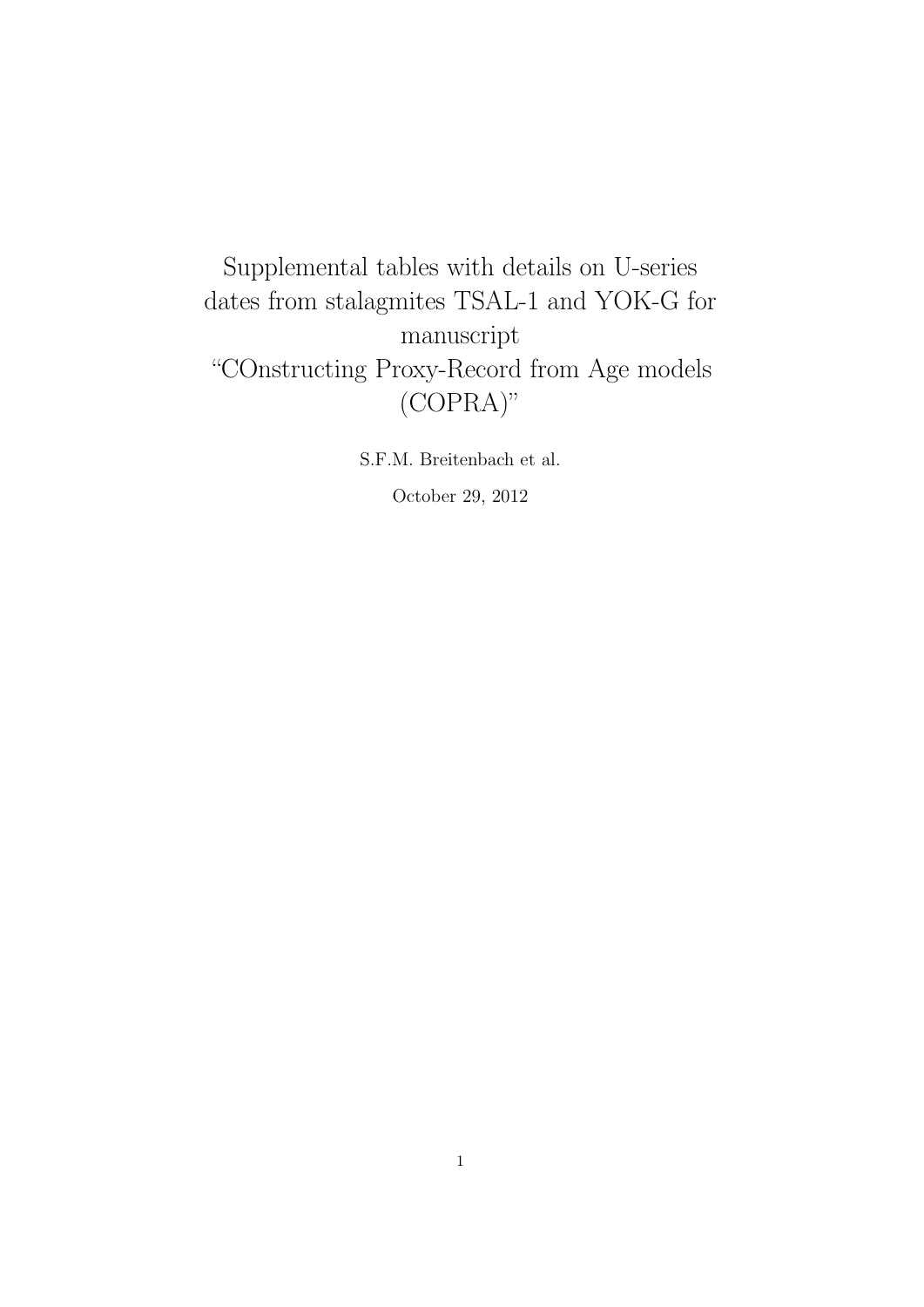Table 1: Radiometric dates for stalagmite TSAL-1, dated in the Minnesota isotope laboratory, University of Minnesota. <sup>†</sup>  $\delta^{234}$ U  $= ([^{234}U/^{238}U]$ <sub>activity</sub>-1)×1000. <sup>‡</sup>  $\delta^{234}U_{initial}$  was calculated based on <sup>230</sup>Th age (T), i.e.,  $\delta^{234}U_{initial} = \delta^{234}U_{measured} \times$  el234×T.<br>Corrected <sup>230</sup>Th ages assume the initial <sup>230</sup>Th/<sup>232</sup>Th atomic ratio of 4.4±2. equilibrium, with the bulk earth  $^{232}Th/^{238}U$  value of 3.8. The errors are arbitrarily assumed to be 50%.  $*$  B.P. stands for "Before Present" where the "Present" is defined as the year 1950 A.D. The dating uncertainty is 2 sigma.

| Sample         | <b>Distance</b> | $238$ <sup>U</sup> | $^{232}$ Th    | $^{230}$ Th/ $^{232}$ Th    | $\delta^{234}$ U <sup>T</sup> | $^{230}$ Th/ $^{238}$ U | $^{230}\mathrm{Th}$ Age | $^{230}\mathrm{Th}$ Age | $\delta^{234}U^{\ddagger}_{initial}$ | $^{230}\mathrm{Th}$ Age* |
|----------------|-----------------|--------------------|----------------|-----------------------------|-------------------------------|-------------------------|-------------------------|-------------------------|--------------------------------------|--------------------------|
|                | from top $(mm)$ | (ppb)              | $(\text{ppt})$ | $(\text{atomic } x10^{-6})$ |                               | (activity)              | (yrs, uncorr.)          | (yrs, corr.)            | (corr.)                              | (yrs BP)                 |
| U <sub>5</sub> | $4.53 \pm 0.3$  | $42.4 \pm 0.1$     | $468 \pm 9$    | $524 \pm 11$                | $220.1 \pm 2.0$               | $0.3504 \pm 0.0021$     | 36528±273               | 36270±328               | $244 \pm 2$                          | 36208±328                |
| U <sub>1</sub> | $13.0 \pm 1.0$  | $47.0 \pm 0.1$     | $16 + 1$       | $17961 \pm 1232$            | $212.5 \pm 1.8$               | $0.3726 \pm 0.0019$     | 39586±257               | 39578±257               | $238 \pm 2$                          | 39518±257                |
| U6             | $31.3 \pm 0.8$  | $53.2 \pm 0.1$     | $4\pm1$        | 75286±18915                 | $219.4 \pm 2.9$               | $0.3631 \pm 0.0015$     | $38118 \pm 221$         | $38116 \pm 221$         | $244\pm3$                            | $38054 \pm 221$          |
| U7             | $47.7 \pm 0.8$  | $60.6 \pm 0.1$     | $46 + 1$       | $8118 \pm 256$              | $208.5 \pm 1.7$               | $0.3700 \pm 0.0015$     | 39414±204               | $39396 \pm 204$         | $233 \pm 2$                          | 39334±204                |
| U4             | $68.0 \pm 1.5$  | $28.8 \pm 0.1$     | $19\pm1$       | $9410 \pm 559$              | $209.0 \pm 2.8$               | $0.3792 \pm 0.0028$     | $40570 \pm 377$         | $40554 \pm 377$         | $234 \pm 3$                          | 40494±377                |
| hiatus         | $72.25 \pm 0.3$ |                    |                |                             |                               |                         |                         |                         |                                      |                          |
| U8             | $75.5 \pm 1.0$  | $68.9 \pm 0.1$     | $684 \pm 14$   | $668 + 14$                  | $200.9 \pm 1.6$               | $0.4023 \pm 0.0011$     | $43944 \pm 171$         | $43708 \pm 238$         | $227 \pm 2$                          | $43646 \pm 238$          |
| U <sub>2</sub> | $92.3 \pm 1.0$  | $35.8 \pm 0.1$     | $36 + 1$       | $6823 \pm 245$              | $205.2 \pm 2.1$               | $0.4149 \pm 0.0024$     | 45410±337               | 45386±337               | $233 \pm 2$                          | 45326±337                |
| U9             | $141.9 \pm 0.8$ | $31.0 \pm 0.03$    | $15\pm1$       | 13538±984                   | $206.6 \pm 1.8$               | $0.4067 \pm 0.0023$     | $44250 \pm 317$         | $44239 \pm 317$         | $234 \pm 2$                          | $44177 \pm 317$          |
| U10            | $194.7 \pm 0.8$ | $31.2 \pm 0.03$    | $4\pm1$        | $56042 \pm 15710$           | $205.9 \pm 2.1$               | $0.4107 \pm 0.0023$     | 44823±322               | 44820±322               | $234 \pm 2$                          | 447582±322               |
| U11            | $244.2 \pm 0.8$ | $42.8 \pm 0.05$    | $11\pm1$       | 27108±2933                  | $199.4 \pm 1.7$               | $0.4086 \pm 0.0020$     | $44850 \pm 276$         | $44844 \pm 276$         | $226 \pm 2$                          | 44782±276                |
| U12            | $296.9 \pm 0.8$ | $46.2 \pm 0.04$    | $6\pm1$        | $54781 \pm 10468$           | $202.3 \pm 1.6$               | $0.4104 \pm 0.0017$     | $44953 \pm 235$         | $44950 \pm 235$         | $230 \pm 2$                          | 44888±235                |
| U3             | $351.7 \pm 1.0$ | $32.7 \pm 0.1$     | $20\pm5$       | $11232 \pm 2645$            | $207.9 \pm 6.2$               | $0.4143 \pm 0.0093$     | $45207 \pm 1279$        | 45193±1279              | $236 + 7$                            | 45133±1279               |